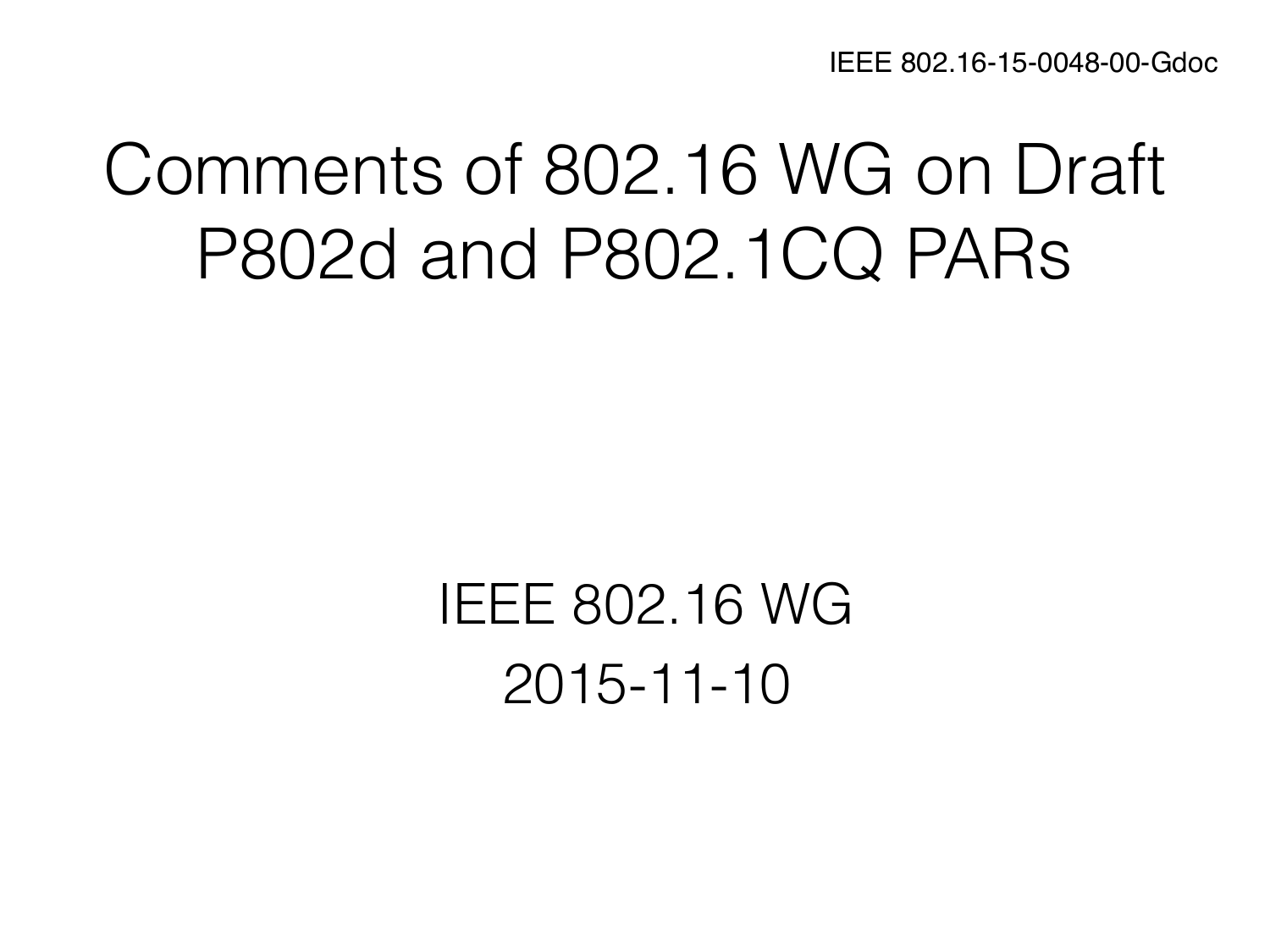# Comments of 802.16 WG on Draft P802d PAR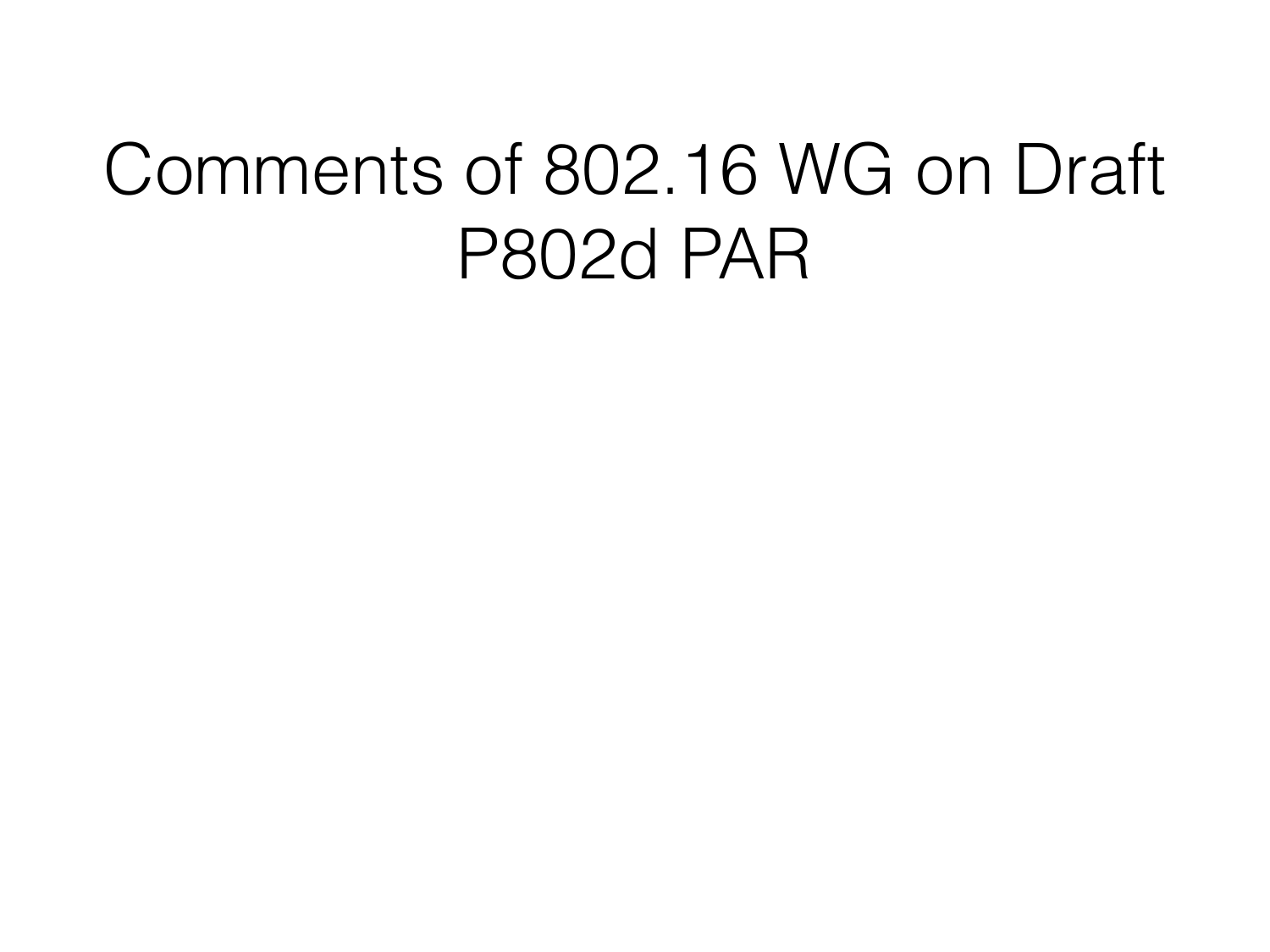Proposed P802d PAR Change: PAR 1.1 (Project Number)

- change as follows: "P802802d"
- reason: obvious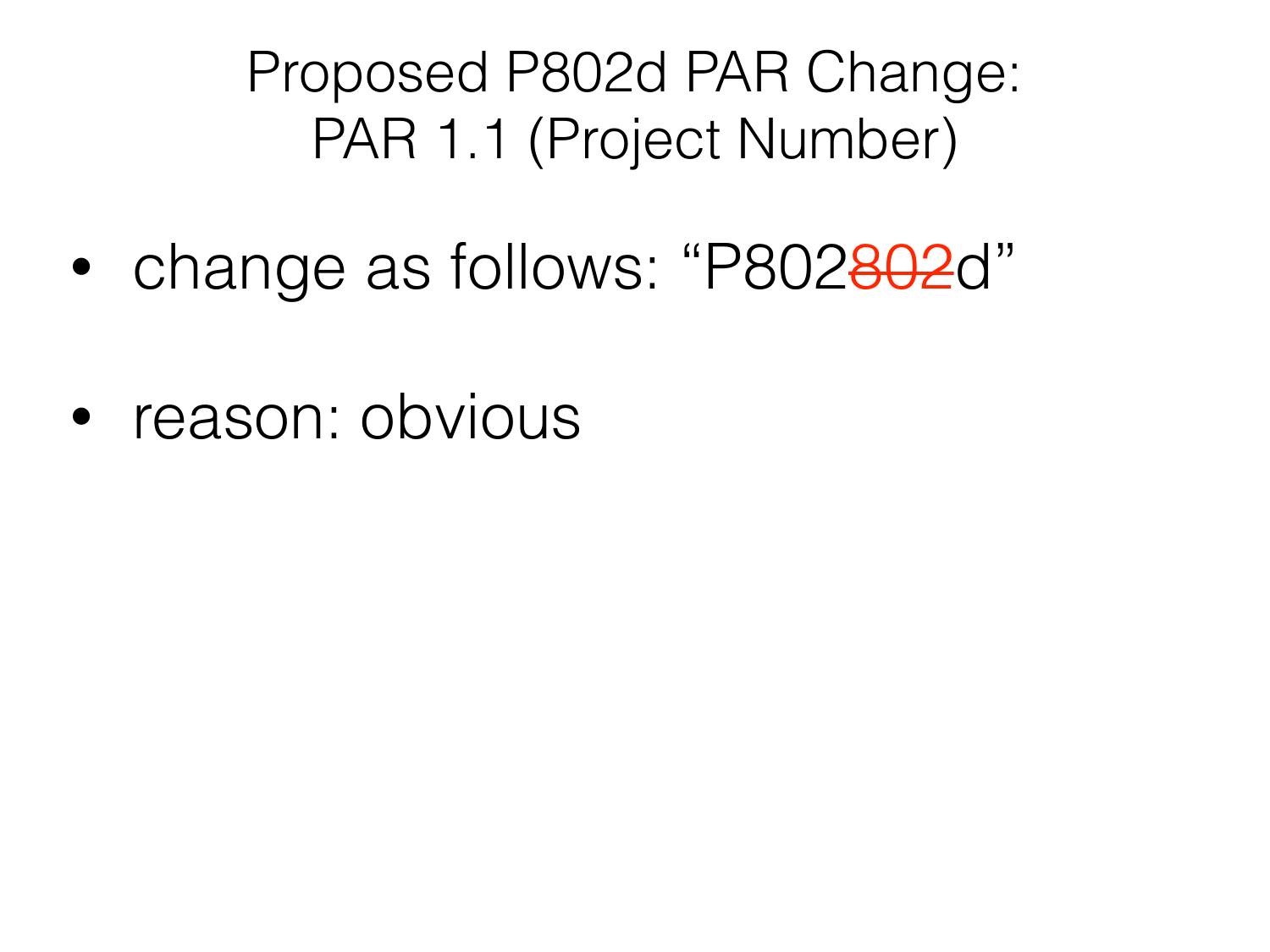### Proposed P802d PAR Change: PAR 2.1 (Title)

- change as follows:"URN Namespace for YANG Models"
- reason: As stated in 8.1, "It is vital that 'YANG' appear in the project title to inform potential participants and the target readership of the amendment."
- Note: update CSD accordingly.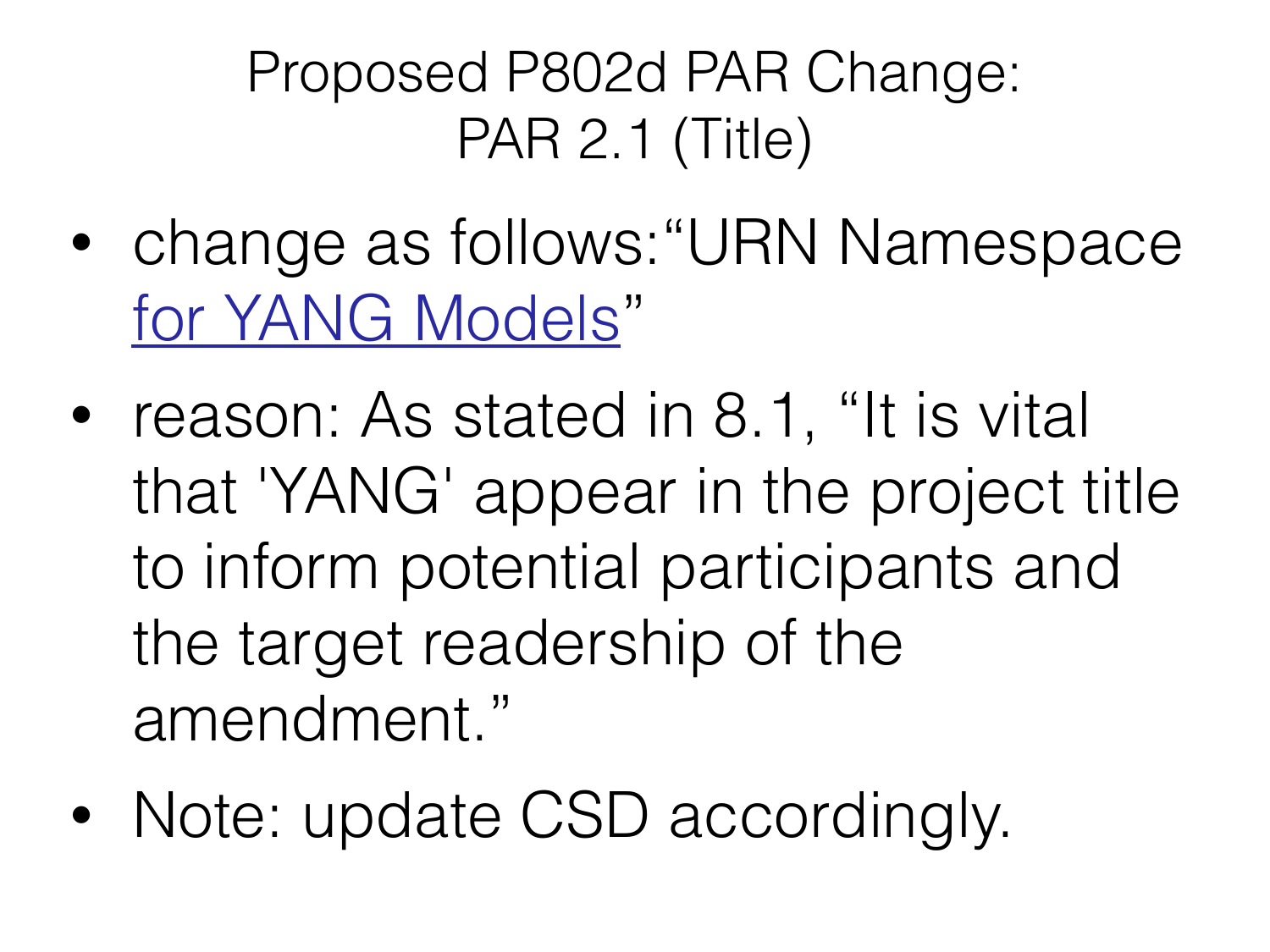Proposed P802d CSD Change: CSD 1.1.1 (Managed objects)

- change as follows: "802.1Q"
- reason: The proposed amendment is to IEEE Std 802 and would apply to all IEEE 802 implementations.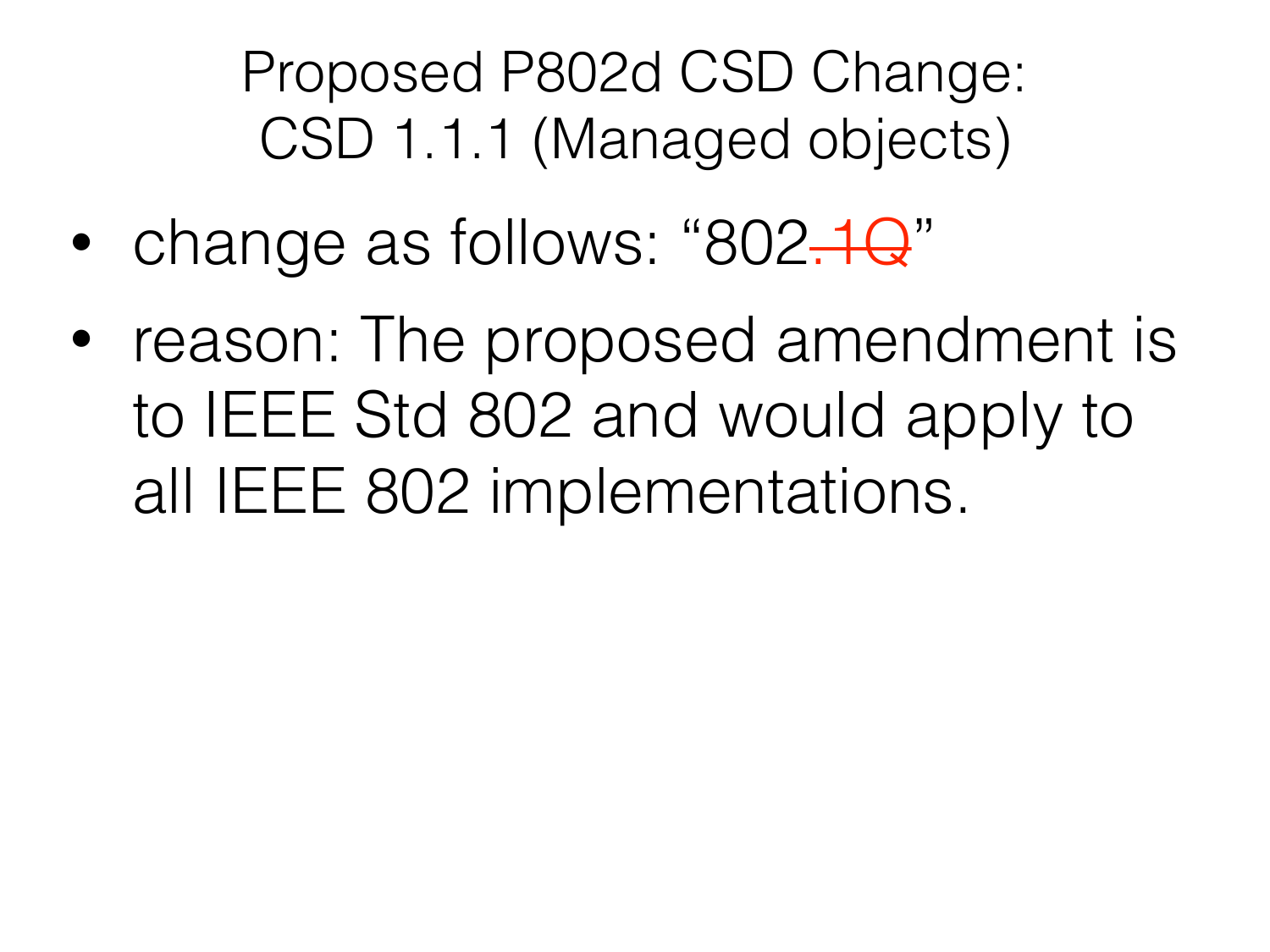# Comments of 802.16 WG on Draft P802.1CQ PAR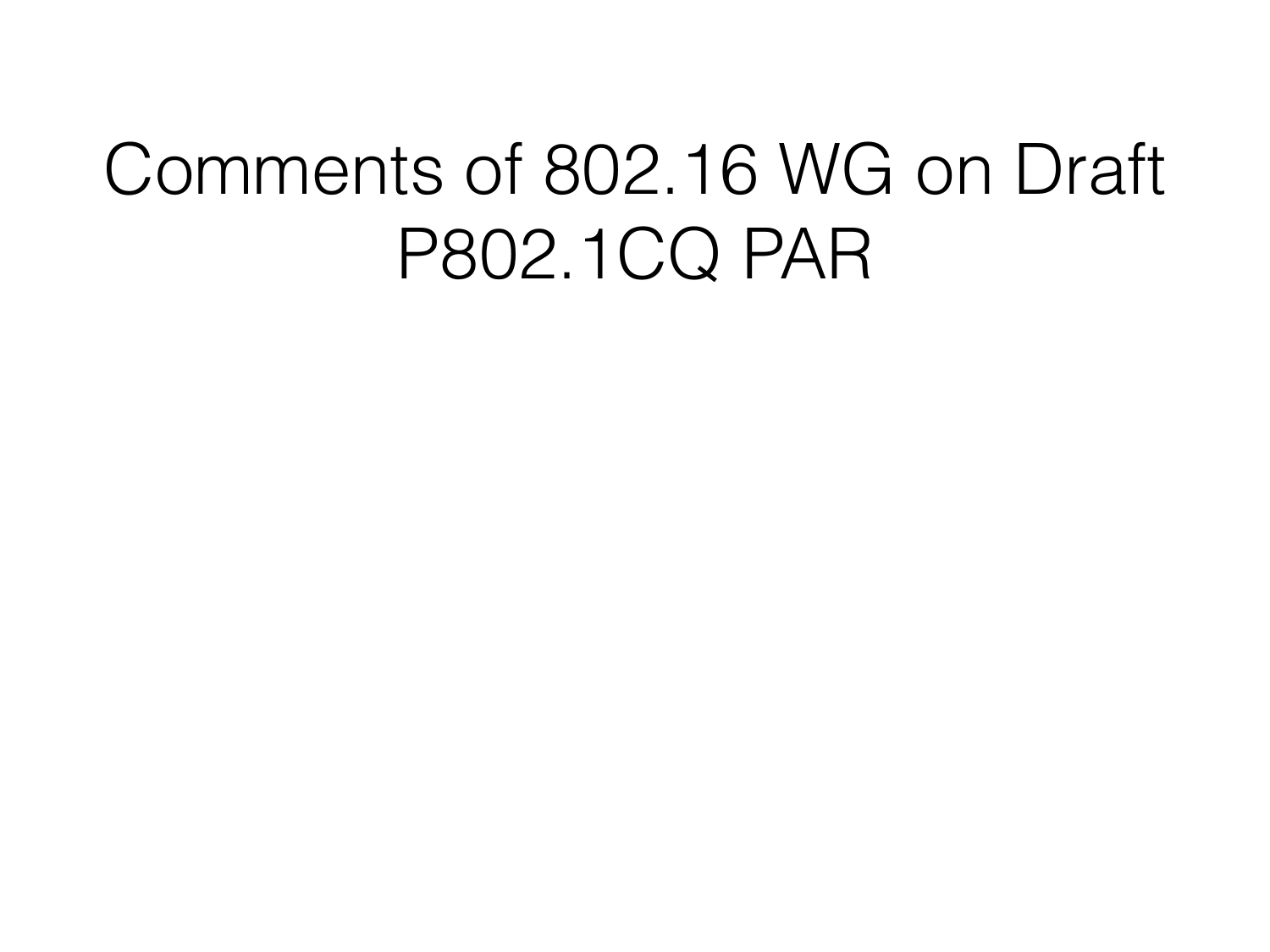### Proposed P802.1CQ PAR Change: PAR 2.1 (Title)

- change as follows: "Multicast and Local Addresses Assignment"
- reason: more conventional wording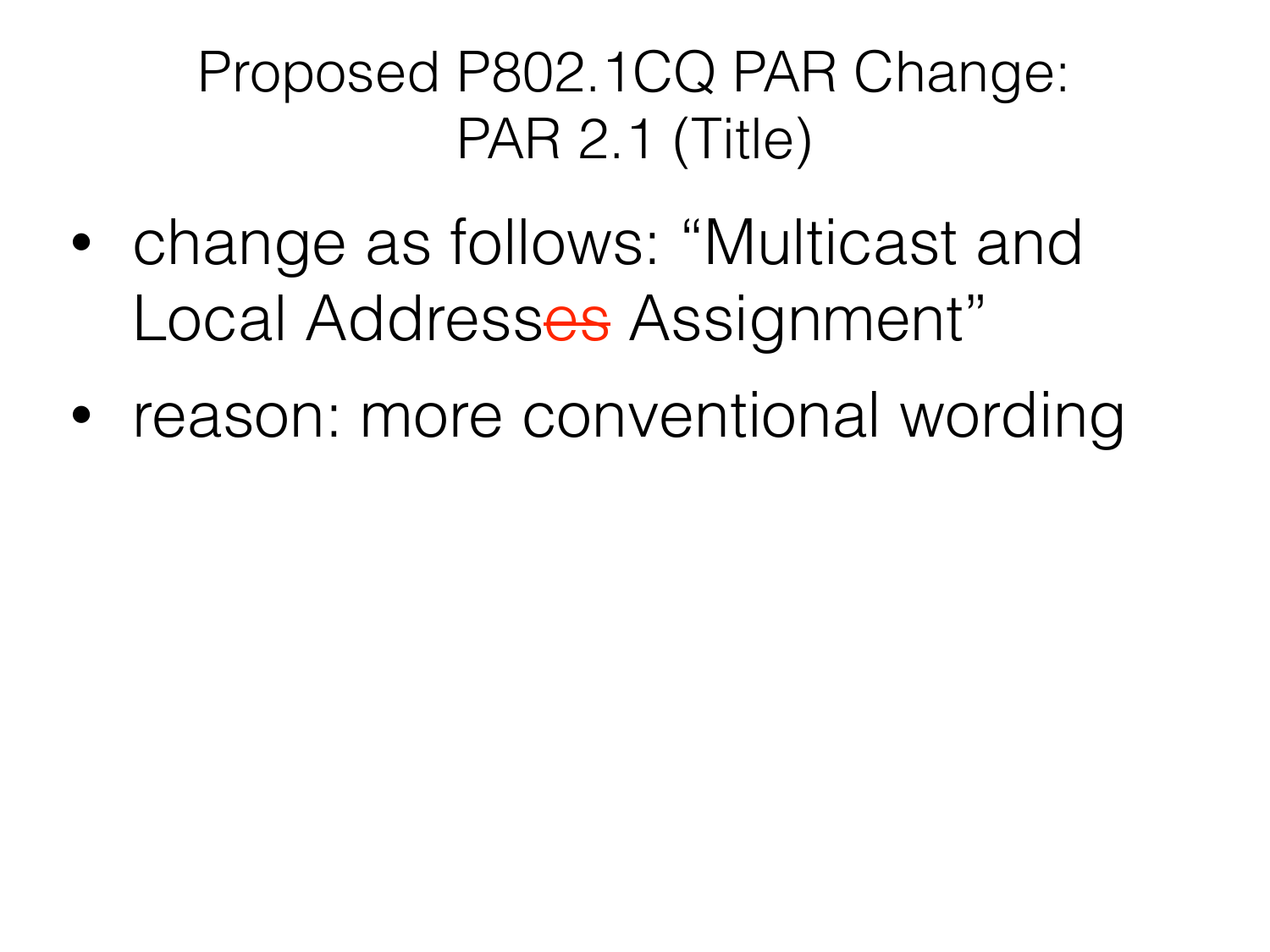### Proposed P802.1CQ PAR Change: PAR 5.2 (Scope)

- change as follows: "to ports"
- reason 1: It is not clear from the PAR that ports may be virtual, though this is stated in the CSD.
- reason 2: Some expected assignments (that is, in the multicast case) are not to ports at all.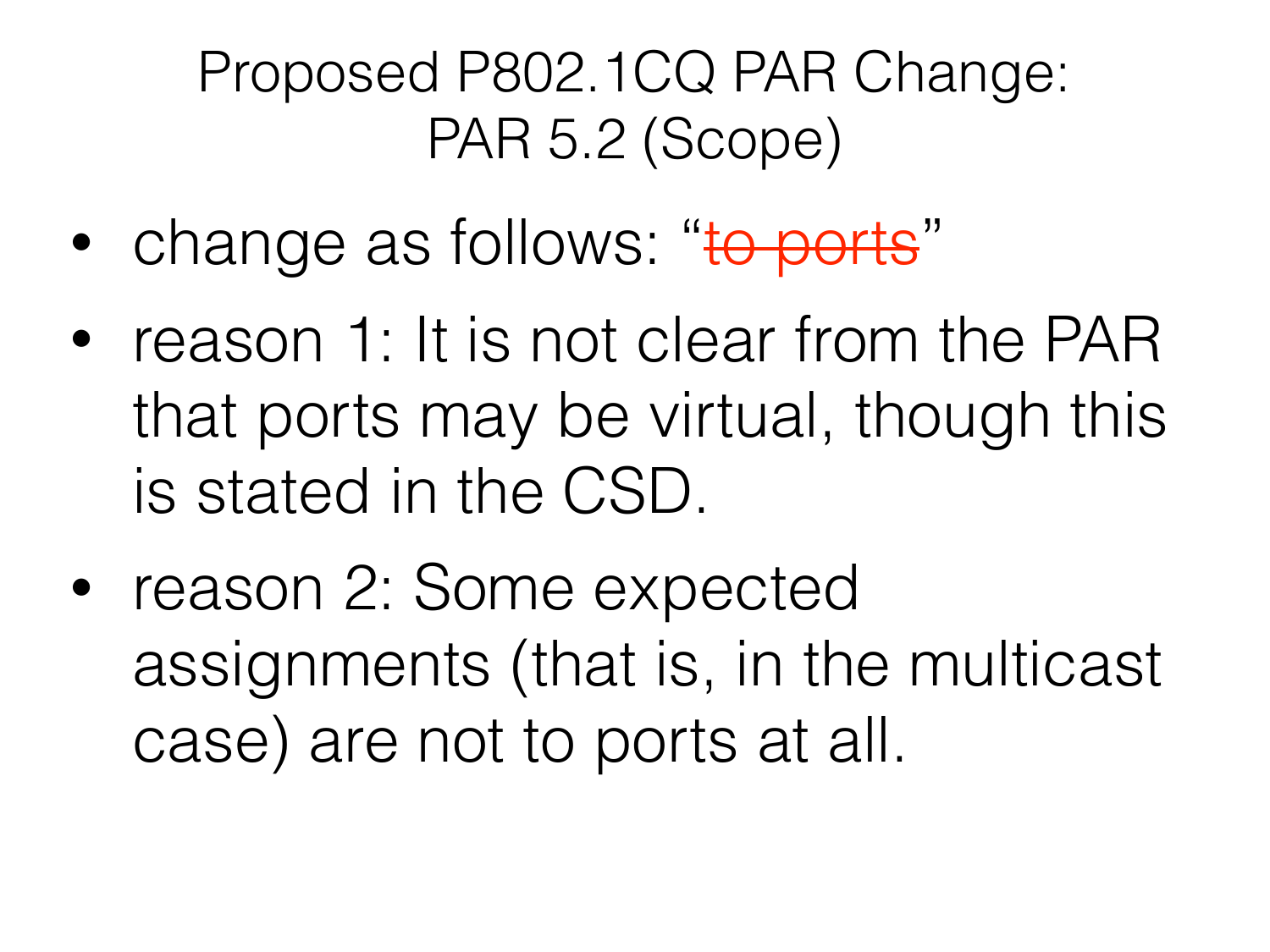Proposed P802.1CQ PAR Change: PAR 5.3 (dependency)

- change as follows: "Local Media Access Control (MAC) Addressing Usage"
- reason: To reflect the true title of the P802c project.